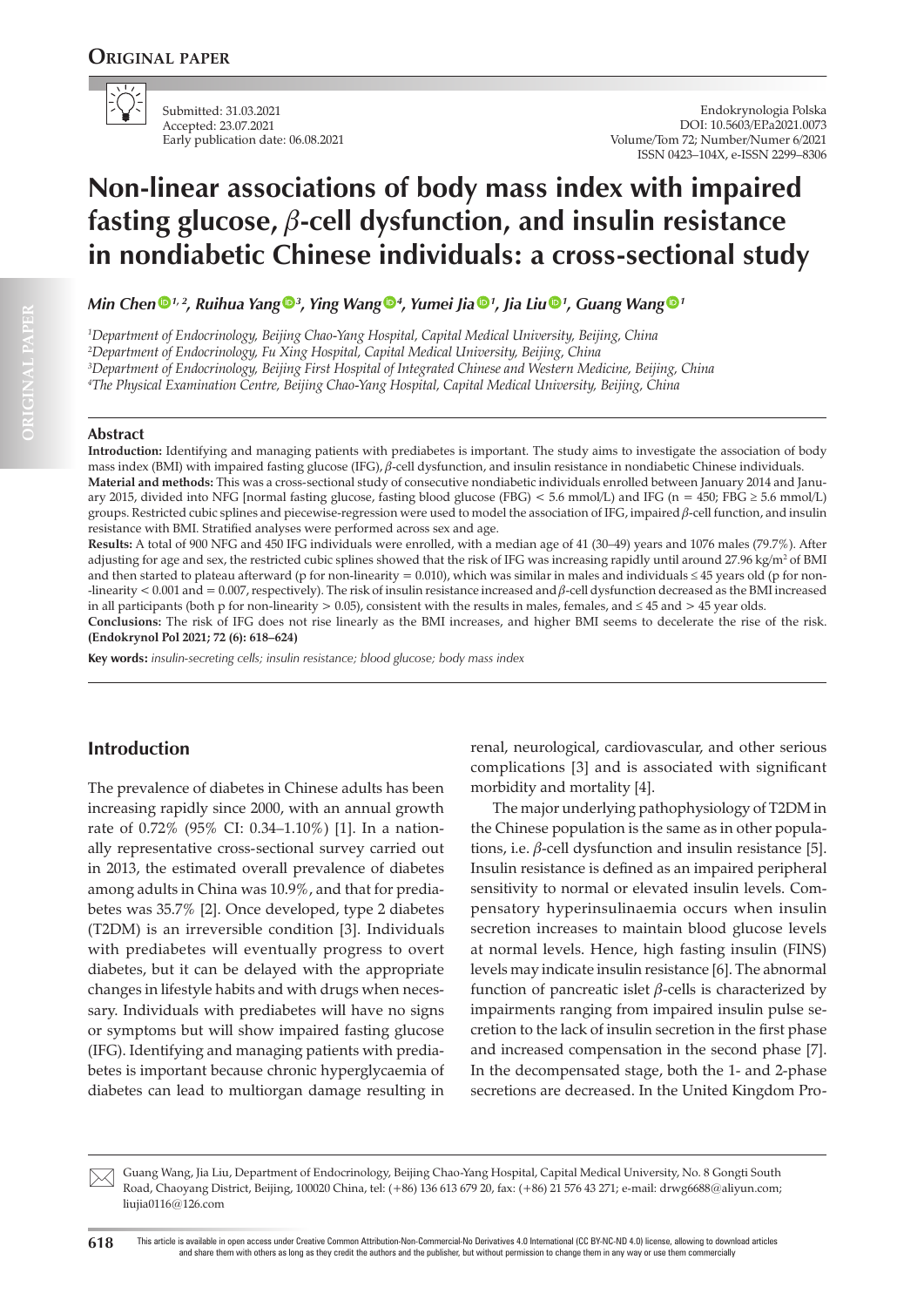spective Diabetes Study (UKPDS), the  $\beta$ -cell function was lower by about 50% when fasting hyperglycaemia was diagnosed [8].

High adiposity, as reflected by a high body mass index (BMI), is the most important independent risk factor for T2DM [9]. Homeostasis model assessment (HOMA) equations are tools used to estimate insulin resistance. HOMA-IR is used to assess insulin resistance, while HOMA- $\beta$  is used to assess pancreatic  $\beta$ -cell function [10]. A study in Caucasians showed that the HOMA-IR is dependent upon sex, age, and BMI categories, with obese people having high HOMA-IR [11]. Both  $\beta$ -cell dysfunction and insulin resistance contribute to high levels of fasting blood glucose (FBG) and the progressive deterioration from impaired glucose regulation (IGR) to T2DM; when IGR signs start to manifest, FBG may still be in the normal range [12]. The degree of  $\beta$ -cell dysfunction is a determinant for the FBG levels, with decreased insulin secretion by  $\beta$ -cells and peripheral insulin resistance contributing to increased FBG levels [13]. In subjects with T2DM,  $\beta$ -cell secretory capacity is reduced by approximately 75% when the FBG levels increase [14]. Previous studies have suggested that deterioration of basal and early-phase insulin secretion, rather than insulin sensitivity, is crucial to the progression from normal glucose tolerance (NGT) to T2DM [15].

Nevertheless, there is a lack of data about the relationship between FBG and  $\beta$ -cell function during the progression from NFG to IFG according to the different BMI levels. Therefore, this study aimed to investigate the association of BMI with IFG,  $\beta$ -cell dysfunction, and insulin resistance in nondiabetic Chinese individuals. The results could help identify the individuals at higher risk of progression to T2DM in whom early lifestyle changes should be undertaken.

# **Material and methods**

## *Study design and participants*

This cross-sectional study enrolled consecutive nondiabetic individuals from the Physical Examination Centre of our Hospital from January 2014 to January 2015. This study was approved by the Ethics Committee of our Hospital. All participants provided written informed consent.

The inclusion criteria were as follows: 1) 18–80 years of age; 2) no medical history of heart disease, brain disease, lung disease, high blood pressure (systolic blood pressure (SBP) ≥ 140 mmHg and/or diastolic blood pressure (DBP)  $\geq$  90 mmHg measured 3 times on different days, without medication), blood lipid disorders (total cholesterol (TC) ≥ 5.2 mmol/L, low-density lipoprotein cholesterol (LDL-C)  $\geq$  3.4 mmol/L, triglyceride (TG)  $\geq$  1.7 mmol/L, or highdensity lipoprotein cholesterol (HDL-C) < 1.0 mmol/L, without medication), chronic hepatitis (viral hepatitis, autoimmune liver disease, drug-induced liver disease, liver cancer and cirrhosis, and no history of medication), and chronic kidney disease (chronic glomerulopathy, renal tubular disease, interstitial nephritis, and renal vascular disease, and the serum creatinine is normal), and 3) markers of liver and kidney functions were all within the normal range. The exclusion criteria were 1) FBG ≥ 7.0 mmol/L or glycated hemoglobin (HbA<sub>1c</sub>) ≥ 6.5%, 2) use of anti-hypertension drugs, anti-dyslipidemia drugs, or any medications known to affect insulin sensitivity within the past 6 months, including weight-loss drugs, Chinese herbal medicines, anti-diabetic drugs, and insulin; 3) severe organ dysfunction or mental illness; or 4) history of diabetes mellitus, severe anaemia, pancreatitis, acute myocardial infarction, or stroke.

## *Grouping*

According to the diagnostic criteria for IFG by the American Diabetes Association (ADA) in the United States [16], the individuals were divided into 2 groups based on FBG: IFG (FBG  $\geq$  5.6 mmol/L) and NFG (FBG < 5.6 mmol/L).

## *Data collection and definitions*

Basic demographic data (i.e. age, sex, body height, and weight) were collected. Height and weight were measured to the nearest 0.1 cm and 0.1 kg by the same well-trained examiner. Body mass index (BMI) was calculated as follows:

#### *body weight (kg)/[height (m)]2* .

Fasting (overnight) serum samples were collected from a peripheral vein. Serum samples were stored at –80°C. TC, HDL-C, LDL-C, and TG levels were measured by colorimetric enzymatic assays using a 7170 autoanalyzer (Hitachi, Tokyo, Japan). Reference intervals for TC, HDL-C, LDL-C, and TG were 3.62–5.70 mmol/L, 1.03–1.55 mmol/L, 1.81–3.36 mmol/L, and 0.56–1.70 mmol/L, respectively [17]. Hb $A_{1c}$  was measured using a Variant II Hb $A_{1c}$  analyser (Bio-Rad Laboratories, Hercules, CA, USA). Alanine aminotransferase (ALT), aspartate aminotransferase (AST), FBG,  $HbA_{1c}$ , and FINS levels were measured routinely at the central biochemistry laboratory of our hospital.

The HOMA-IR and  $HOMA- $\beta$  were determined. HOMA-IR was$ calculated according to the following formula:

*HOMA-IR = [FBG (mmol/L) × FINS (μIU/mL)]/22.5,*

And  $HOMA-\beta$  was calculated as follows:

 $HOMA-\beta = [20 \times FINS (\mu IU/mL)]/[FBG (mmol/L)-3.5].$ 

Insulin resistance was defined as higher than the 75<sup>th</sup> percentile of HOMA-IR in participants with a normal BMI and normal fasting glucose [18], which was 2.726 in this study. Impaired  $\beta$ -cell function was defined as lower than the 25<sup>th</sup> percentile of the HOMA- $\beta$ in participants with a normal BMI and normal fasting glucose [12, 18], which was 73.988 in this study.

## *Statistical analysis*

Continuous data were presented as mean ± standard deviation or median (upper and lower quartiles) and analysed using Student's t-test. Categorical variables are presented as frequencies and were analysed using the chi-square test. The significance of the mean differences for the indexes of insulin resistance and  $\beta$ -cell function (HOMA-IR, HOMA- $\beta$ , and FINS) was tested using general linear models after adjustment for age, sex, and BMI. The associations between insulin resistance,  $\beta$ -cell dysfunction, and IFG with BMI were evaluated by restricted cubic spline regression, adjusting for age and sex. The number of dots was chosen to 5 knots at the 5<sup>th</sup>, 35th, 65th, and 95th centiles of BMI. Piecewise-regression models were then performed to quantify associations: where there was evidence of non-linearity, a piecewise-regression model with a single change point was estimated by trying all possible values for the change point and choosing the value with the highest likelihood. Moreover, stratified analyses were performed to explore whether the association varied across sex and age. Data analysis was per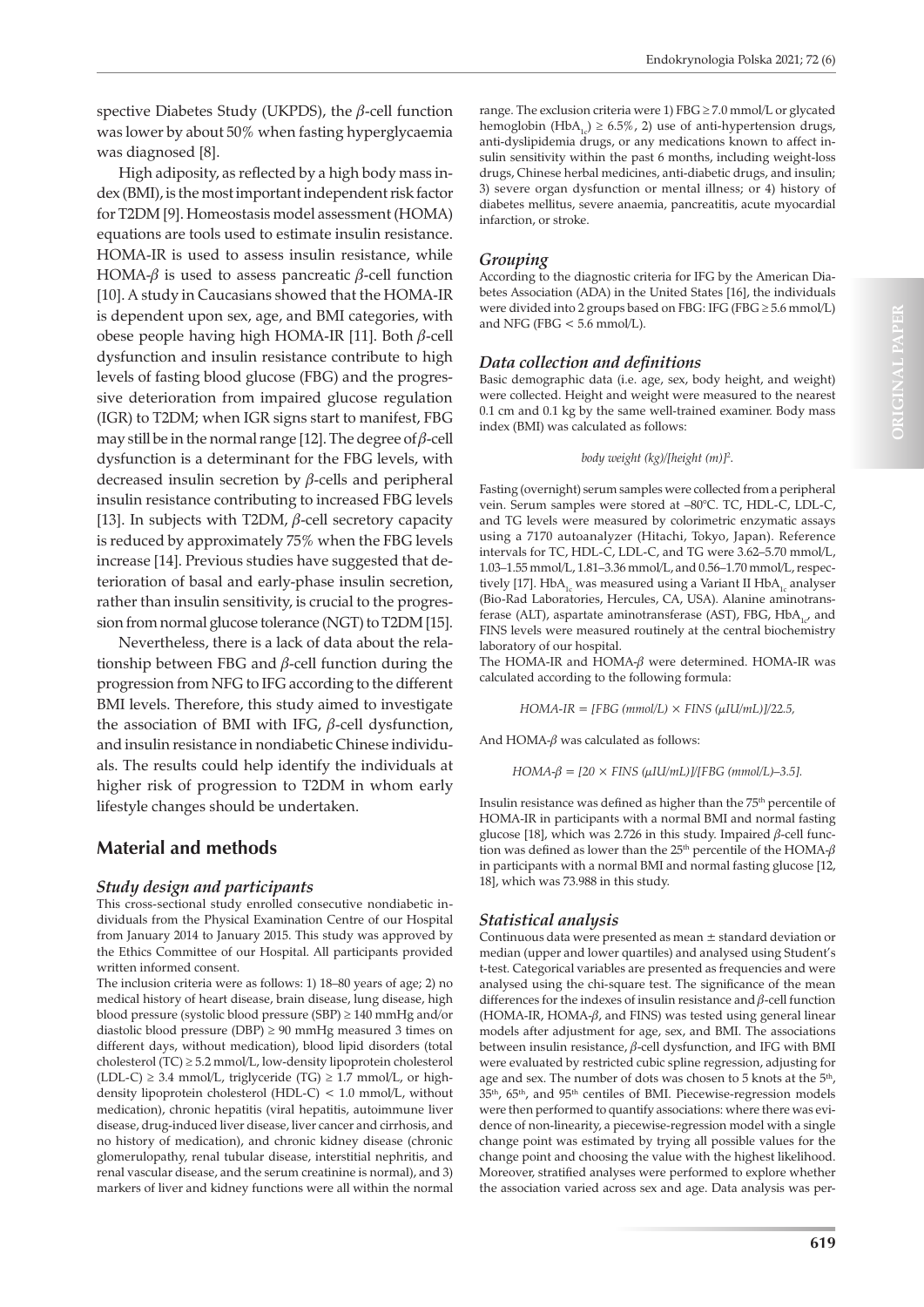formed using SPSS 22.0 (IBM, Armonk, NY, USA) and R 4.0.2 (The R Project for Statistical Computing, www.r-project.org). GraphPad Prism 8 (GraphPad Software Inc., San Diego, CA, USA) was used to draw the figures. All tests were two-tailed, and p values < 0.05 were considered statistically significant.

## **Results**

#### *Characteristics of the participants*

A total of 1350 participants, including 900 individuals in the NFG group and 450 in the IFG group, were enrolled from the Physical Examination Centre of our Hospital between January 2014 and January 2015 and analysed. The mean age was 41 (30–49) years and most participants were male (79.6%) (Tab. 1). There were significant differences in age, BMI, and blood pressure between the two groups (all  $p < 0.05$ ).

In addition, higher levels of TC, TG, and LDL-C and lower levels of HDL-C were observed in the IFG group (all  $p < 0.05$ ). Compared with the NFG group, FINS and HOMA-IR were significantly higher in the IFG group (FINS:  $12.75 \pm 0.24$  vs.  $15.35 \pm 0.34$ ; HOMA-IR:  $2.97 \pm 0.06$  vs.  $4.09 \pm 0.09$ ), while HOMA- $\beta$  was lower  $(150.1 \pm 2.4 \text{ vs. } 125.6 \pm 3.5)$  (all  $p < 0.05$ ).

## *Association of IFG, impaired* b*-cell function, and insulin resistance with BMI*

After adjusting for age and sex, restricted cubic spline regression showed that the risk of insulin resistance increased rapidly as the BMI increased, and the non-linearity was not significant ( $p = 0.725$ , Fig. 1A), indicating that the risk of insulin resistance increased as BMI increased, or, in some way, high BMI was a risk factor of insulin resistance. In contrast, the risk of  $\beta$ -cell dysfunction decreased in an approximately linear fashion (p for non-linearity = 0.851, Fig. 1B), meaning that the risk of  $\beta$ cell dysfunction decreased as BMI increased, or, in some way, high BMI was a protective factor of  $\beta$ -cell function. Notably, the risk of IFG increased rapidly until around 27.96 kg/m2 of BMI and then started to plateau afterward ( $p$  for non-linearity = 0.010, Fig. 1C), indicating that the risk of IFG increased as the BMI increased, but higher BMI seemed to decelerate the increase of the risk.

# *Association of IFG, impaired* b*-cell function, and insulin resistance with BMI by age*

After stratifying all participants into the 18–45 and > 45-year-old subgroups, younger individuals

| <b>Characteristics</b>     | <b>Total</b><br>$(n = 1350)$ | <b>NFG</b><br>$(n = 900)$ | <b>IFG</b><br>$(n = 450)$ | p       |
|----------------------------|------------------------------|---------------------------|---------------------------|---------|
| Age [years]                | 41 (30, 49)                  | 37 (29, 47)               | 45 (37, 52)               | < 0.001 |
| Males $[n (%)]$            | 1076 (79.7)                  | 682 (75.8)                | 394 (87.6)                | < 0.001 |
| BMI [kg/m <sup>2</sup> ]   | 24.8 (22.3, 27.0)            | 24.3 (21.7, 26.7)         | 25.8 (23.9, 27.7)         | < 0.001 |
| SBP [mmHq]                 | 123 (114, 133)               | 121 (112, 130)            | 127 (118, 136)            | < 0.001 |
| DBP [mmHg]                 | 74 (68, 82)                  | 73 (67, 80)               | 79 (72, 86)               | < 0.001 |
| ALT [U/L]                  | 23 (16, 34)                  | 21 (16, 32)               | 26 (19, 37)               | < 0.001 |
| AST [U/L]                  | 20 (17, 24)                  | 19 (16, 23)               | 21 (18, 25)               | < 0.001 |
| TG [mmol/L]                | 1.25(0.83, 1.93)             | 1.12(0.77, 1.77)          | 1.51(0.98, 2.26)          | < 0.001 |
| TC [mmol/L]                | 4.89 (4.33, 5.54)            | 4.81 (4.22, 5.43)         | 5.07 (4.55, 5.74)         | < 0.001 |
| HDL-C [mmol/L]             | 1.19(1.03, 1.41)             | 1.21(1.04, 1.44)          | 1.15(1.00, 1.35)          | < 0.001 |
| LDL-C [mmol/L]             | $2.83$ (2.38, 3.36)          | 2.76 (2.32, 3.33)         | 2.94 (2.55, 3.39)         | < 0.001 |
| FBG [mmol/L]               | 5.40(5.13, 5.71)             | 5.23(5.03, 5.40)          | 5.88(5.71, 6.15)          | < 0.001 |
| $HBA_{1c}$ (%)             | 5.7(5.5, 5.9)                | 5.5(5.4, 5.7)             | 5.8(5.6, 6.0)             | < 0.001 |
| FINS [mU/L]                | 11.71 (8.08, 16.60)          | 10.67 (7.38, 15.46)       | 13.41 (9.72, 18.72)       | < 0.001 |
| FINS [mU/L] <sup>a</sup>   | $14.05 \pm 0.20$             | $12.75 \pm 0.24$          | $15.35 \pm 0.34$          | < 0.001 |
| HOMA-IR                    | 2.86 (1.90, 4.07)            | 2.51(1.69, 3.63)          | 3.55(2.62, 4.97)          | < 0.001 |
| HOMA-IR <sup>a</sup>       | $3.53 \pm 0.05$              | $2.97 \pm 0.06$           | $4.09 \pm 0.09$           | < 0.001 |
| HOMA- $\beta$              | 120.0 (84.5, 172.6)          | 126.5 (88.0, 181.2)       | 111.5 (78.2, 156.1)       | < 0.001 |
| HOMA- $\beta$ <sup>a</sup> | $137.9 \pm 2.1$              | $150.1 \pm 2.4$           | $125.6 \pm 3.5$           | < 0.001 |

**Table 1.** *Characteristics of the subjects*

Normally distributed variables are expressed as mean ± standard deviation (SD), while variables with skewed distribution (age, ALT, AST, TG, FINS, HOMA-IR, and HOMA- $\beta$  are expressed as medians [upper and lower quartiles]). BMI: — body mass index; SBP: — systolic blood pressure; DBP: — diastolic blood pressure; ALT: — alanine aminotransferase; AST: — aspartate aminotransferase; TC: — total cholesterol; TG: — triglyceride; HDL-C: — high-density lipoprotein cholesterol; LDL-C: — low-density lipoprotein cholesterol; FBG: — fasting blood glucose; FINS: — fasting insulin; HOMA-IR: — homeostasis model assessment of insulin resistance; HOMA- $\beta$ : — homeostasis model assessment of  $\beta$ -cell function; ªadjusted for age, sex, and BMI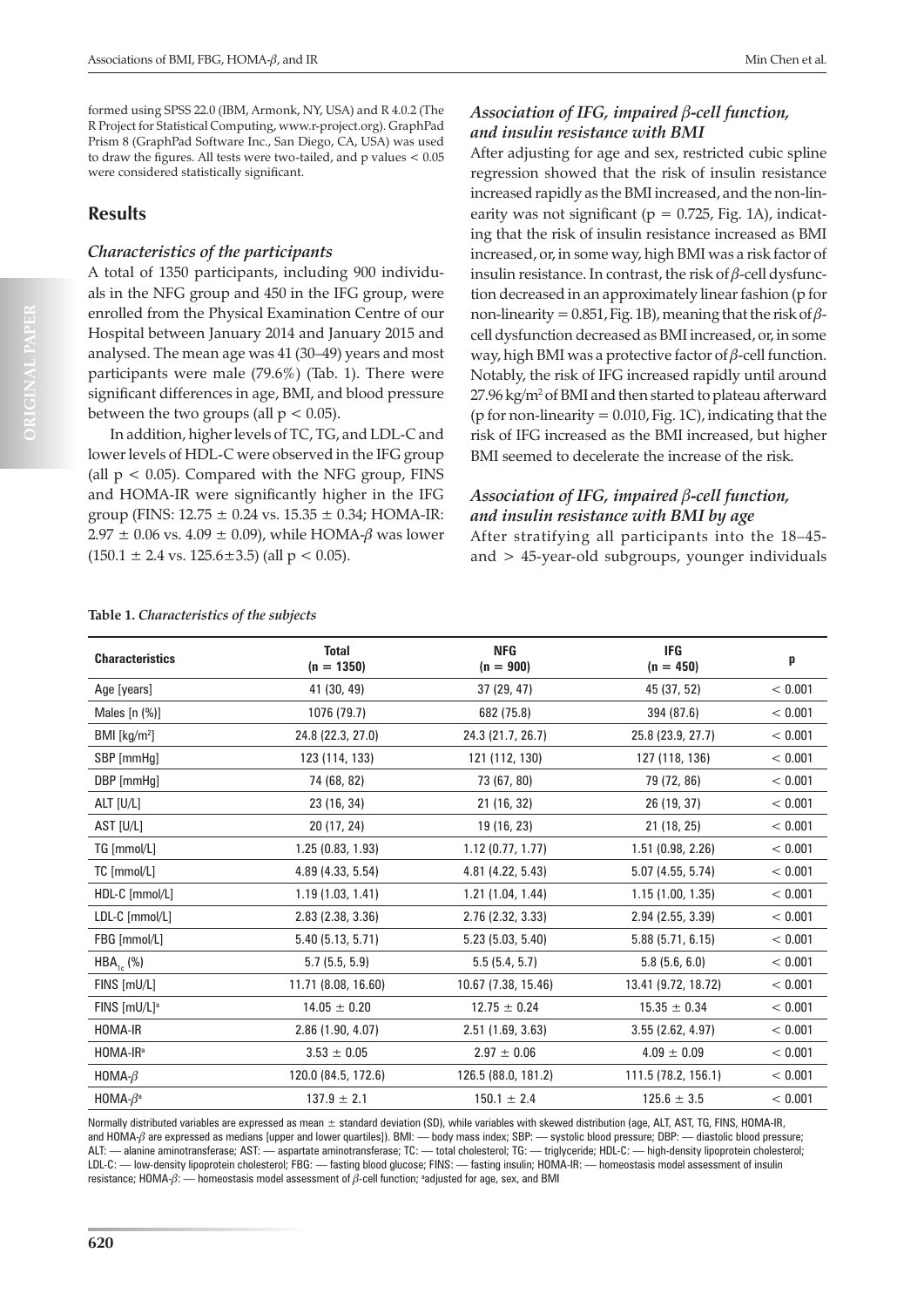

**Figure 1.** Association between body mass index and insulin resistance  $(A)$ ,  $\beta$ -cell dysfunction  $(B)$ , and impaired fasting glucose (IFG)  $(C)$ 



**Figure 2.** *Prevalence of impaired fasting glucose (IFG),* b*-cell dysfunction, and insulin resistance among nondiabetic patients by age* 

showed a lower prevalence of IFG and  $\beta$ -cell dysfunction (both  $p < 0.001$ , Fig. 2A). Meanwhile, no significant difference was found regarding the prevalence of insulin resistance. Restricted cubic spline regression showed that the risk of insulin resistance increased and  $\beta$ -cell dysfunction decreased as BMI increased, and the non-linearity was not significant whether in younger or older individuals (all p for non-lineari $ty > 0.05$ , Fig. 3A, B, D, and E). Consistent with asll of the individuals, the risk of IFG increased rapidly until around  $27.51 \text{ kg/m}^2$  of BMI and then started to plateau afterward in 18–45-year-old individuals (p for non-linearity = 0.007, Fig. 3C). On the other hand, the non-linearity seemed to disappear in older individuals (p for non-linearity  $= 0.212$ , Fig. 3E). The results suggest that in younger individuals, the risk of IFG increased as the BMI increased, but higher BMI seemed to decelerate the increase of the risk, while still being linked to increased risk in older individuals.

# *Association of IFG, impaired* b*-cell function, and insulin resistance with BMI by sex*

Stratified analysis showed that male individuals had a higher prevalence of IFG and insulin resistance (both p < 0.001, Fig. 2B). Meanwhile, no significant difference was found regarding the prevalence of  $\beta$ -cell dysfunc-

tion. Restricted cubic spline regression showed that the risk of insulin resistance increased and impaired  $\beta$ -cell function decreased as BMI increased, and the non-linearity was not significant whether in male or female individuals (all  $p$  for non-linearity  $> 0.05$ , Fig. 4A, B, D, and E). As with all the individuals, the risk of IFG increased rapidly until around 24.26 kg/m2 of BMI and then started to plateau afterward in male individuals (P for non-linearity  $< 0.001$ , Fig. 4C). However, the non-linearity seemed to disappear in female individuals ( $p$  for non-linearity = 0.349, Fig. 4E). Hence, in males, the risk of IFG increased as the BMI increased, but higher BMI seemed to decelerate the increase of the risk, while high BMI still increased the risk in females.

# **Discussion**

This study aimed to investigate the association of BMI with IFG,  $\beta$ -cell dysfunction, and insulin resistance in nondiabetic Chinese individuals. The results show that the risk of IFG is not rising linearly as the BMI increases, and higher BMI seems to decelerate the rise of the risk. The findings suggest that the compensated secretion of  $\beta$  cells might play a valuable role against insulin resistance in high-BMI individuals.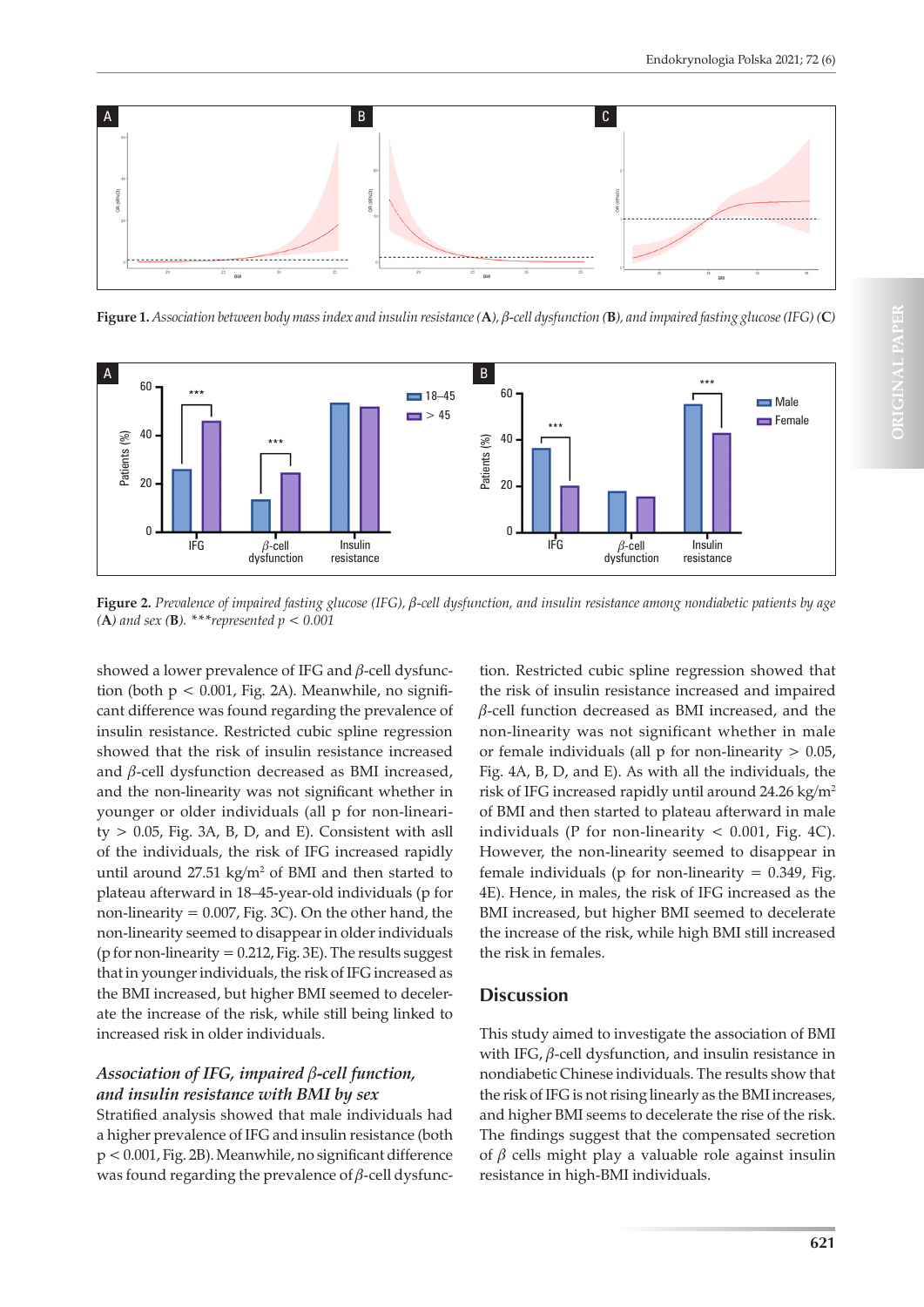

**Figure 3.** Association between body mass index and insulin resistance  $(A, D)$ ,  $\beta$ -cell dysfunction  $(B, E)$ , and impaired fasting glucose *(IFG) (***C***,* **F***) in nondiabetic 18–45-(***A–C***) and > 45-year-old (***D–E***) individuals*



**Figure 4.** *Association between body mass index and insulin resistance (***A, D***),* b*-cell dysfunction (***B, E***), and impaired fasting glucose (IFG) (***C, F***) in nondiabetic male (***A–C***) and female (***D–E***) individuals*

Overweight or obesity is a major risk factor for prediabetes and T2DM. In Northeast China, the prevalence of overweight is 42%, the prevalence of obesity is 20.1%, and the prevalence of central obesity is 58.9% in adults with prediabetes [19]. Abdominal obesity accounts for 28.1% of incident cases of diabetes among men and 41.2% among women [20]. FINS and HOMA-IR were higher in the IFG group than in the NFG group, while HOMA- $\beta$  was lower in the IFG group. It is consistent with the concept of progressive insulin resistance and  $\beta$ -cell dysfunction from NFG to T2DM [14]. High FBG is one of the main characteristics of T2DM. In the postprandial state, T2DM defined by  $HbA_{1c}$  levels was associated with both  $\alpha$ - and  $\beta$ -cell dysfunction and impaired insulin response combined with non-suppressed glucagon [21]. In the fasting state, the liver maintains blood glucose levels for the brain's need for glucose. Thus, insulin resistance of the liver plays a key role in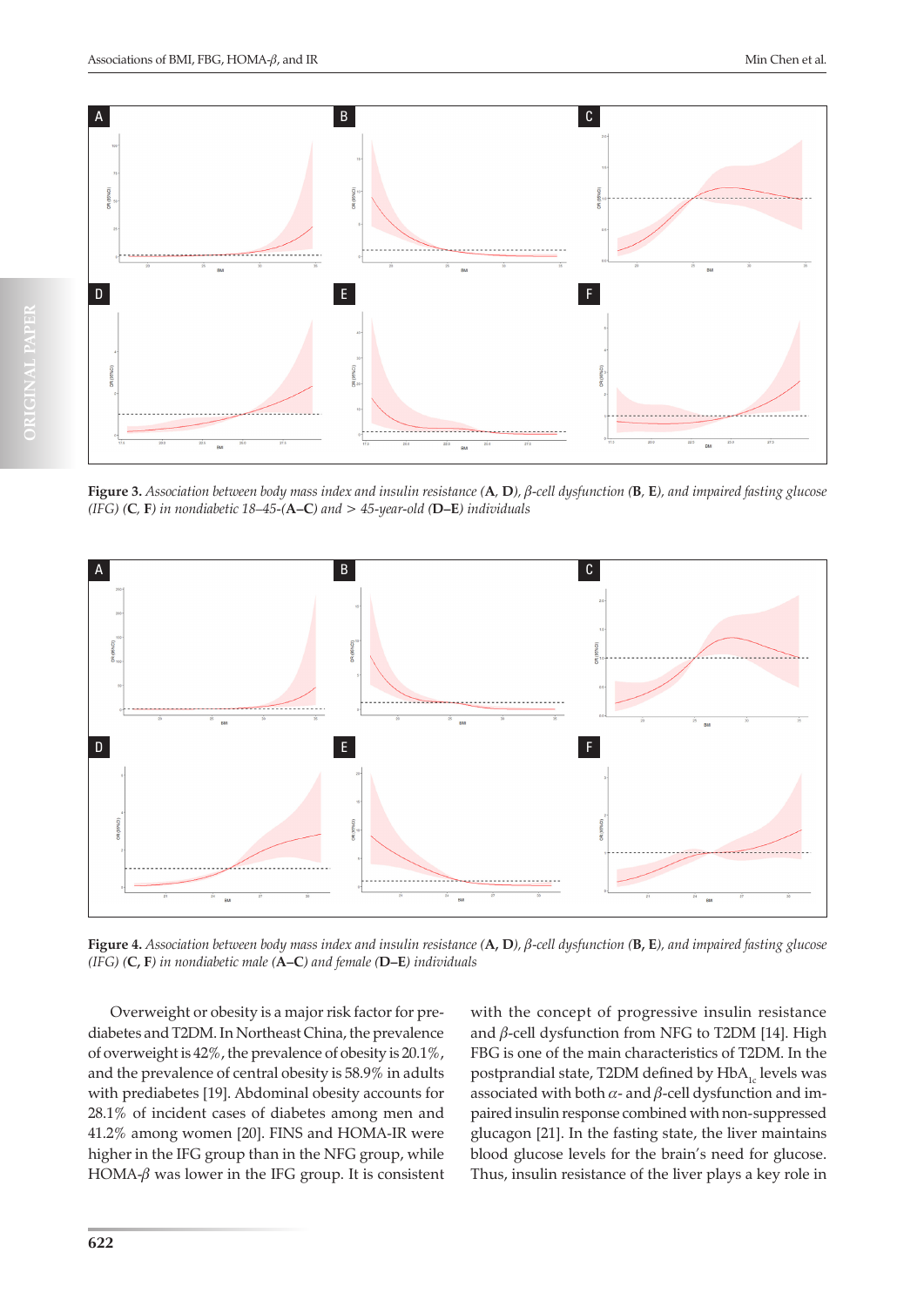high FBG levels. IFG is an intermediate status between NFG and T2DM, and the present study showed that HOMA-IR increased from NFG to IFG, which is supported by the literature [11, 22].

In addition to insulin resistance,  $\beta$ -cell dysfunction is well recognized as central to the pathophysiology of prediabetes and diabetes. The earliest detectable abnormality in individuals at risk of T2DM is insulin hypersecretion, which aims to compensate for insulin resistance in peripheral tissues. Nevertheless, T2DM does not occur until the  $\beta$ -cells become unable to secrete enough insulin to overcome peripheral insulin resistance. In some Chinese analyses evaluating the role of  $\beta$ -cell function in increasing FBG, the disposition index, a value representing  $\beta$ -cell function, was decreased by 38% in IFG [12], and HOMA- $\beta$  progressively declined by 33% in IFG and reached a substantial decrease of 41% in the diabetic range of FBG [23]. Previous studies suggested that the deterioration of basal and early-phase insulin secretion, rather than insulin sensitivity, is crucial to the progression from NGT to T2DM [15]. Sun et al. [24] found that in overweight Chinese adolescents with normal glucose tolerance, insulin resistance progressively increased with increasing BMI, but the compensatory increase in early insulin secretion was limited. Roth et al. [25]. found that the OGTT 30-min/120-min insulin ratio was significantly lower in obese children, which indicated that these children already had inadequate  $\beta$ -cell compensation for the degree of insulin resistance [25]. In the present study, the cubic spline analyses showed that the risk of insulin resistance increased as the BMI increased, meaning that high BMI was a risk factor of insulin resistance. In addition, the risk of impaired  $\beta$ -cell function decreased as the BMI increased, suggesting that high BMI was a protective factor of impaired  $\beta$ -cell function. The compensated secretion of  $\beta$  cells might contribute to the phenomenon.

Interestingly, different relationships were observed between younger and older individuals and between males and females. The differences of IFG and  $\beta$ -cell function in younger and older individuals revealed that the main cause of the higher prevalence of IFG in older individuals might be worse  $\beta$ -cell function. The disappearance of non-linearity in older individuals might be due to a worse  $\beta$ -cell function and worse compensated secretion function of  $\beta$ -cells. It is consistent with the literature showing that  $\beta$ -cell function decreases with age [26, 27]. The differences of IFG and insulin resistance in male and female individuals revealed that the main cause of the higher prevalence of IFG in male individuals might be insulin resistance. In addition, the change point of BMI was lower in males than in whole individuals. Because of the high prevalence

of insulin resistance in men, compensatory insulin secretion might be more common in men [28]. Sex hormones play a role in developing insulin resistance and T2DM [28, 29].

It is now recognized that  $\beta$ -cell failure occurs much earlier and is more severe than previously thought [30]. Individuals with FBG in the upper range have decreased  $\beta$ -cell function and decreased insulin sensitivity before the onset of diabetes, and Asians are more likely to have lower  $\beta$ -cell mass and insulin secretory capacity compared with Caucasians [31], suggesting that a small decline in  $\beta$ -cell function could be enough to precipitate progression to overt T2DM in Asians. A study of 1835 Japanese patients demonstrated that insulin secretory defect and decreased insulin sensitivity were found in patients with IFG in the range 5.6–6.1 [32]. The present study showed that insulin resistance and  $\beta$ -cell dysfunction were deteriorated when FBG was ≥ 5.6 mmol/L. It may suggest that the optimal time to intervene is before the FBG is  $\geq$  5.6 mmol/L in the Chinese population, to prevent the progression of T2DM and its complications. It is supported by a previous study that showed distinct lipid patterns across FBG levels in different ethnicities [33].

The present study has some limitations. Firstly, we used the HOMA- $\beta$  to evaluate pancreatic  $\beta$ -cell function. HOMA- $\beta$  is not a precise index compared to the hyperglycaemic clamp, but the clamp is expensive and time-consuming, and it is difficult to carry out in the setting of a large-scale epidemiological study. Secondly, we did not take into account the level of physical activity of the participants, which might significantly affect FBG, insulin concentration, and insulin resistance. Finally, males outnumbered females in this study because the population were enrolled at the hospital's medical examination centre. Most participants were men with good economic conditions, which resulted in a limited analysis of female individuals. Further studies are necessary to address this issue.

# **Conclusion**

The risk of IFG does not rise linearly as the BMI increases, and higher BMI seems to decelerate the rise of the risk. The association of BMI with the risk of IFG decelerates at high BMI values in younger individuals and males. The findings suggest that the compensated secretion of  $\beta$  cells might play a valuable role against insulin resistance in high-BMI individuals. These results could help identify individuals at higher risk of progression to T2DM in whom early lifestyle changes should be undertaken, and it could contribute personalized management.